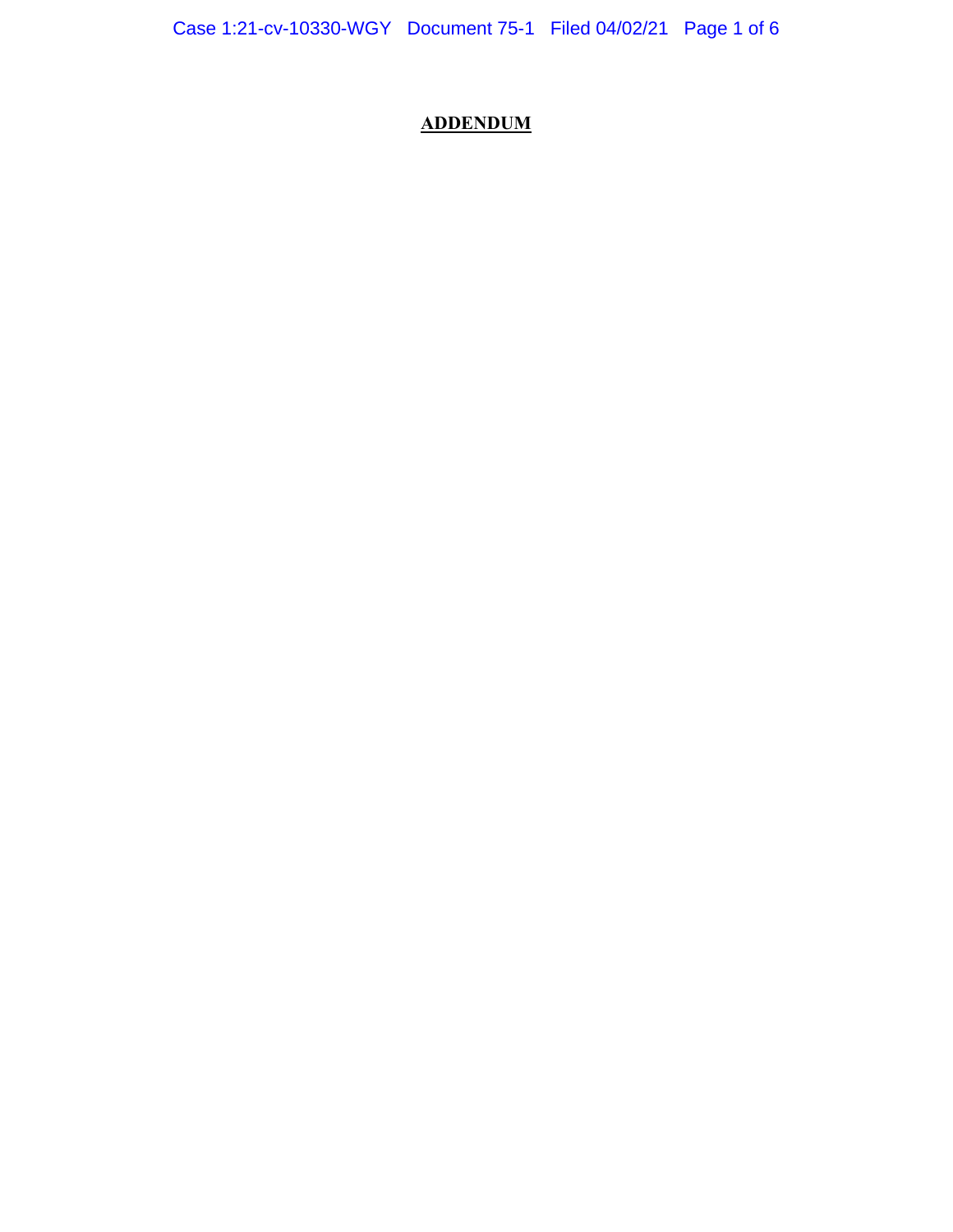# **ADDENDUM**

## **STATEMENTS OF INTEREST FROM CERTAIN** *AMICI CURIAE*

#### **Anti-Defamation League**

ADL (the Anti-Defamation League) is a leading anti-hate organization founded in 1913 with a timeless mission to stop the defamation of the Jewish people and to secure justice and fair treatment for all. Education equity is central to ADL's work, and through our anti-bias education programming in K-12 schools, we have seen first-hand how diverse learning environments challenge students to explore new ideas, to see issues from other points of view, and to rethink their own premises and prejudices. ADL accordingly supports the School Committee of the City of Boston's decision to suspend the entrance exam and instead use criteria that value high academic standards, increased neighborhood equity, and socioeconomic inclusion to determine admission to its three highly selective exam schools. ADL further supports Intervenor-Defendants the Boston Branch of the NAACP, Greater Boston Latino Network, Asian Pacific Islander Civic Action Network, Asian American Resource Workshop, Maireny Pimentel, and H.D.

#### **Amplify Latinx**

Amplify Latinx is a Massachusetts nonprofit organization of professionals, entrepreneurs, and advocates across sectors who seek to grow professionally and in their civic and political engagement to ultimately drive more significant equity for the Latinx community. We envision full representation of the Latinx community in decision-making roles across sectors resulting in economic and political equity for all Latinx. Amplify Latinx supports a network to advance into positions of power and influence professionally, civically, and politically. We believe that by advancing Latinx representation in decision-making roles, we create advocates for racial equity and economic mobility for Massachusetts's Latinx population. We believe that by breaking down barriers to educational opportunities and improved diversity in Boston schools, we collectively can improve economic mobility for Black and Brown communities in Massachusetts. Providing Boston Public School's Latinx students with educational opportunities will significantly enhance Latinx emerging leaders' future outcomes. It will better prepare the next generation for representing the Latinx community at decision-making tables.

#### **Black Economic Council of Massachusetts**

The Black Economic Council of Massachusetts, Inc. ("BECMA") is a nonprofit organization headquartered in Boston and founded in November 2015 to help address the growing racial wealth gap. BECMA's mission is to advance the economic well-being of Black businesses, organizations, and residents of Massachusetts through advocacy, business and leadership development, and strategic partnerships. Representing the over 2,000 Black firms that employ 14,000 local residents, BECMA has a mandate to advocate for Black people across the diaspora on all issues regarding the economic development of our communities.

As future entrepreneurs and integral members of the workforce, BECMA knows that our children and youth are our community's most precious resource. Our interests in this case are simple and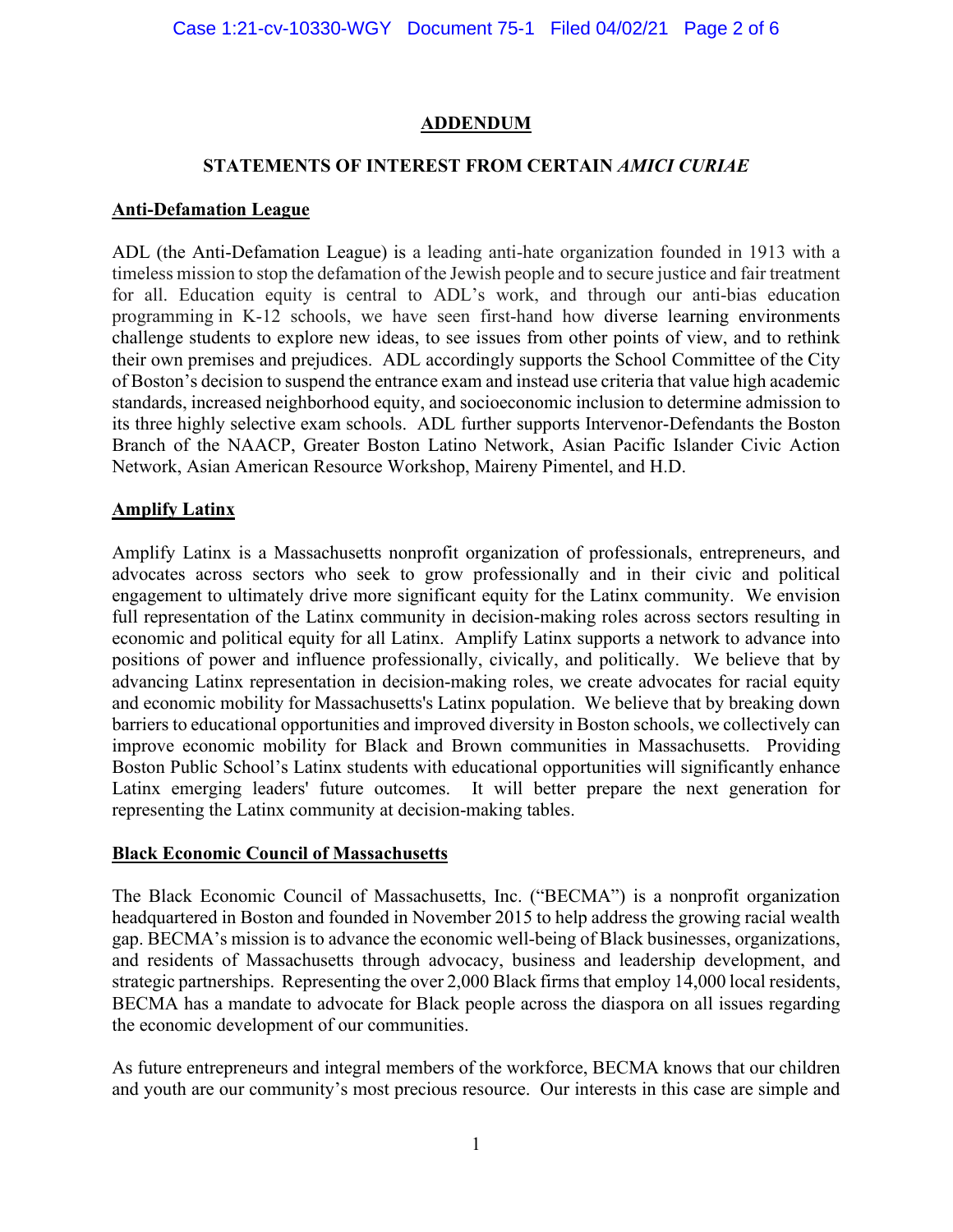clear: we are committed to ensuring that all students, especially Black students, receive equitable opportunities for success in the City of Boston. Educational opportunities and attainment are a key indicator for future economic and personal success, and we support admissions policies at Boston's exam schools that are informed and determined through a lens of equity. The COVID-19 pandemic and subsequent economic crisis has exacerbated the existing socioeconomic inequities facing children, youth, and families in the City of Boston. We support the Boston School Committee's temporary one-year measure to not require entrance exams while it seeks permanent solutions to longstanding issues of unequal access to the City's exam schools. BECMA knows the incredible opportunities afforded to students in the City's exam schools, and we applaud efforts to ensure diversity, equity, and inclusion—in all forms—so that students can learn and thrive in classrooms that reflect Boston, and ultimately, positively contribute to the local economy and the building of generational wealth.

## **Boston Bar Association**

Amicus the Boston Bar Association ("BBA") traces its origins to meetings convened by John Adams, who provided pro bono representation to the British soldiers prosecuted for the Boston Massacre and went on to become the nation's second president. The BBA's mission is to facilitate access to justice, advance the highest standards of excellence for the legal profession, and serve the community at large. This case, which addresses a plan applicable only to the 2021-22 academic year at Boston's exam schools, implicates two of the most significant aspects of the BBA's mission: promoting education and diversity.

The Education Clause of the Massachusetts Constitution, the oldest functioning state constitution, was drafted by Adams and reportedly was his favorite provision of the document. *McDuffy v. Sec'y of the Exec. Office of Educ.*, 615 N.E.2d 516, 533 & n.40 (Mass. 1993). Consistent with that history, the BBA strives to further educational interests in the legal profession and in society. At the same time, the BBA has developed and implemented a number of diversity initiatives, including formally partnering with various affinity bar associations,<sup>[1](#page-2-0)</sup> establishing a "Diversity, Equity, and Inclusion" section for its members, administering mentoring and judicial internship programs, and engaging in other pipeline and recruitment work with law schools and public schools. Since 1993, the BBA has managed a Summer Jobs Program designed to offer diverse high-school students from Boston public schools the opportunity to develop critical professional skills and learn about new career pathways. More recently, in response to a 2018 settlement in *S.A., et al. v. Boston Public Schools*, the BBA partnered with legal services on an initiative to inform community groups about new school-discipline rights and ensure that community members know how to report violations, to help keep students on a path toward educational (and professional) success.

<span id="page-2-0"></span><sup>&</sup>lt;sup>1</sup> Affinity bar associations (sometimes referred to as special purpose bar associations) are formed to promote the administration of justice, improve relations between communities within the legal profession and the public, and serve the interests of local legal communities.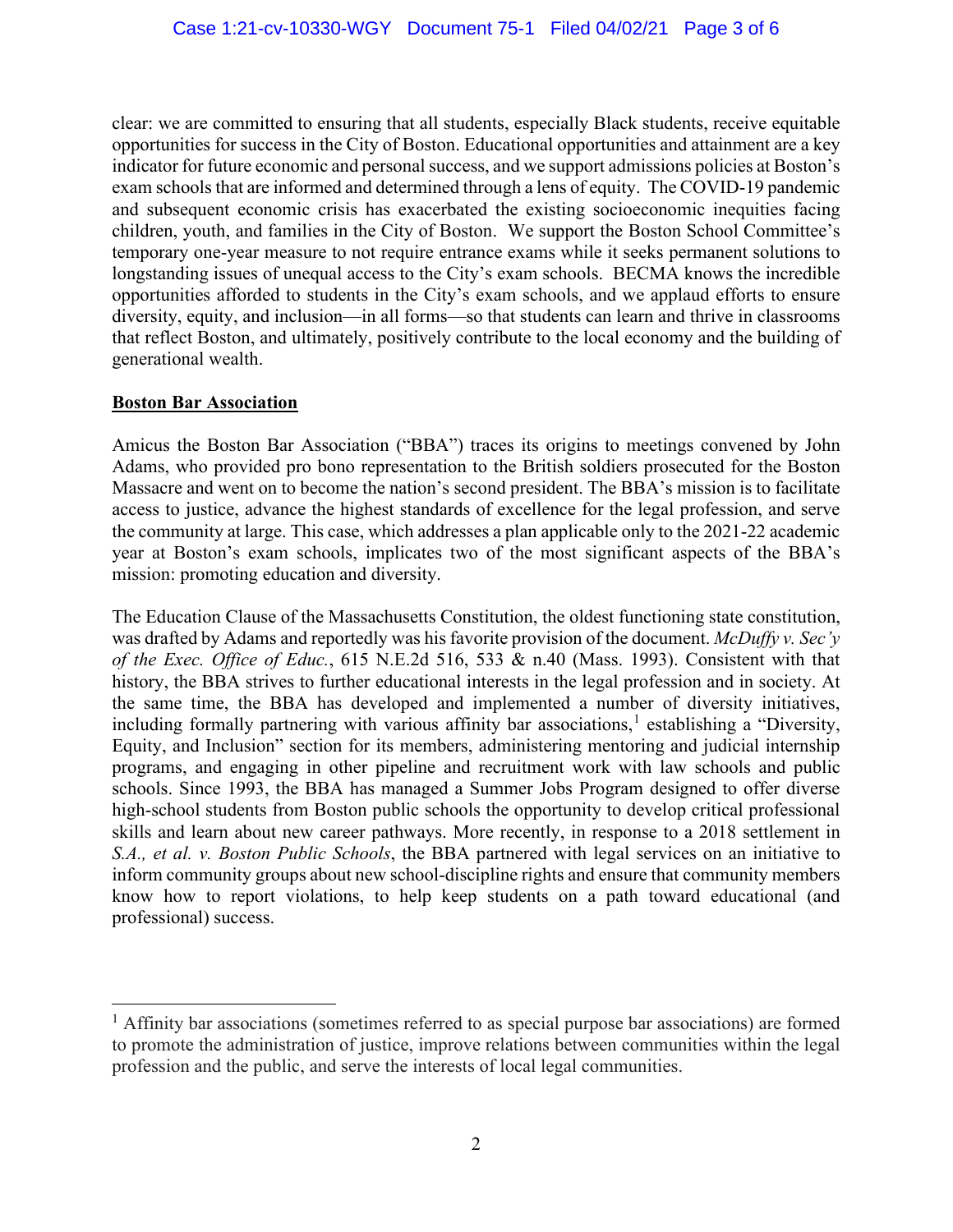#### **Boston Red Sox**

The Boston Red Sox support the Boston Public Schools and its adoption of a new acceptance policy for the 2021-2022 school year that would provide a more equitable enrollment process to enable its three Exam Schools to better reflect the demographics of the entire city, rather than primarily its more affluent neighborhoods. Without direct access to the quality education delivered at the top three Exam Schools, our community's Black and Latinx youth will continue to be underrepresented in the places that would best prepare them for competitive opportunities in higher education and the workforce. In addition, over-reliance on a test, for which the majority of students lack extra opportunities and financial resources to prepare and practice, causes these prestigious schools to overlook talented students who would succeed in the classroom, thrive in this environment, and enable the schools themselves to reach their full potential. As we work towards achieving a more inclusive organization and evaluate our own internal practices, our work will be less impactful if major secondary schools take an overly narrow approach that limits the pipelines of talent being delivered to the local workforce. Boston's bright future relies upon the courage to make the changes necessary to reflect and promote the incredible growing diversity of our city. We cannot expect change by continuing to draw from the same well.

#### **Jewish Alliance for Law and Social Action**

The Jewish Alliance for Law and Social Action ("JALSA") is a membership-based non-profit organization based in Boston working for social and economic justice, civil and constitutional rights, and civil liberties for all. JALSA has a long history of supporting racial justice, education equity, and the ability of all people to live, work, and learn with dignity in a world of equal opportunity.

#### **King Boston**

King Boston envisions a radically inclusive and equitable Boston where BIPOC thrive, grounded in joy and wellbeing. Honoring King's legacy through the Embrace Memorial in Boston Common, our art and humanities-oriented Embrace Ideas, and the research-focused King Center for Economic Justice, the organization works to ensure that the city of Boston is a place where opportunity for all is a guarantee. During the 1965 Freedom Rally in Boston, the Kings and other Boston civil rights leaders outlined a foundation for social change in Boston. Through pathways of Education, Racial Equity, Housing, and Community Wealth Building, those leaders understood that economic justice is an essential measure of racial equity, inclusion, and justice. Over five decades later, those four pathways are still blocked for some Bostonians. King Boston works to clear those pathways. Education serves as one of the most critical resources to economic justice. Therefore, our public education system is key to providing access to a world-class learning environment. Dr. King stated that education has the opportunity to provide moral and civic education and prepare one for meaningful skill and work. The organization's work in education equity is part of a more extensive post-pandemic movement to dismantle structural racism, and fully realize the potential for everyone to thrive in the "New Boston."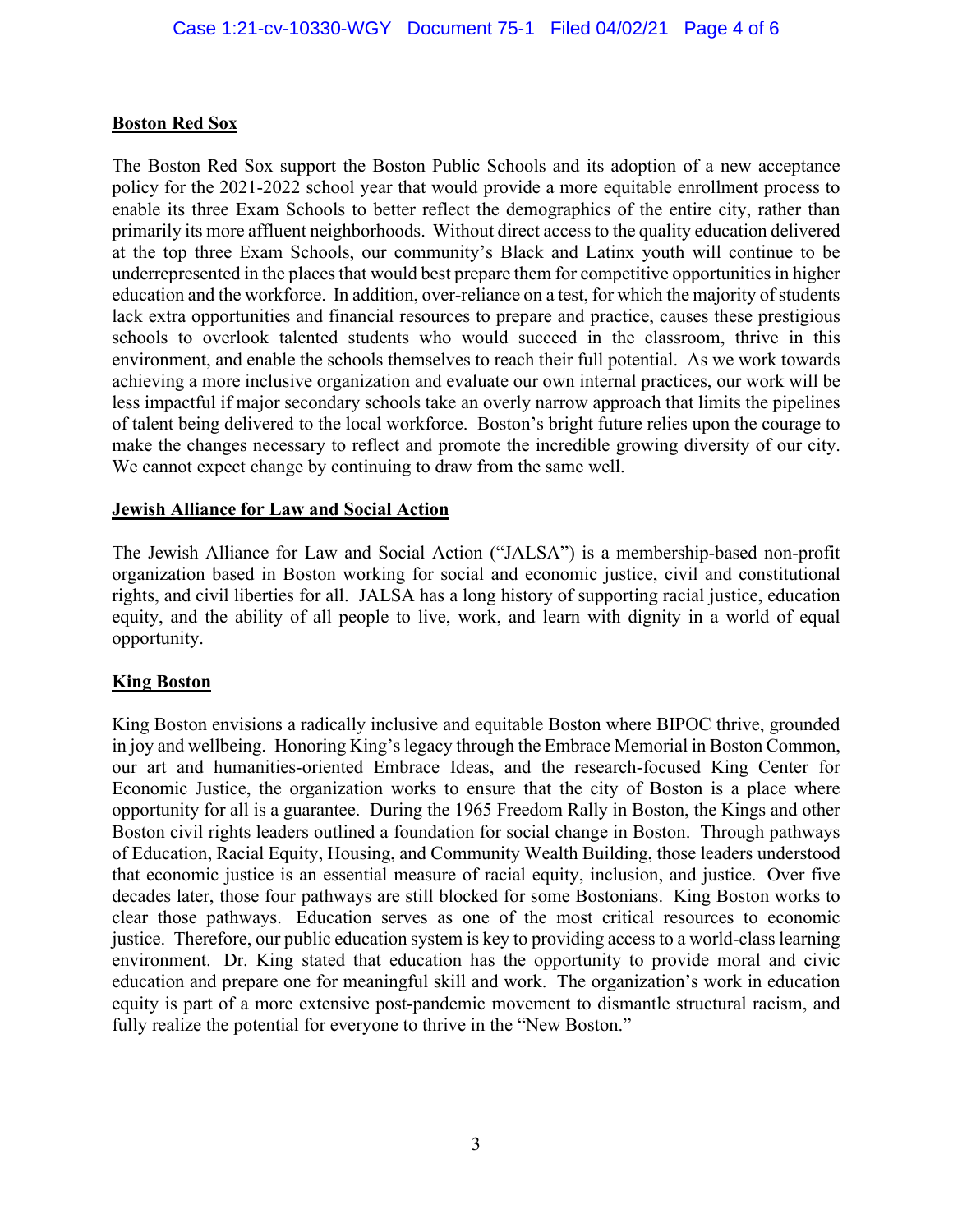## **Massachusetts Immigrant and Refugee Advocacy Coalition**

The Massachusetts Immigrant and Refugee Advocacy Coalition ("MIRA") is the largest coalition in New England promoting the rights and integration of immigrants and refugees at the local, state, and national levels. Based in Boston, MIRA is a dynamic and multi-ethnic coalition with more than 130 organizational members, including grassroots community organizations, refugee resettlement agencies, providers of social, legal and health services, faith-based organizations, and civil and human rights advocates. Our collective mission is to ensure that the foreign-born have the opportunities and tools to participate fully in social, economic, and civic life. Boston's foreignborn residents comprise nearly 30 percent of its population, often residing in ethnically distinct neighborhoods dispersed throughout the city. The Boston Public School proposal would therefore cultivate the inclusion of top students from Boston's rich and diverse immigrant communities, consistent with MIRA's mission.

# **Massachusetts LGBT Chamber of Commerce**

The Massachusetts LGBT Chamber of Commerce cultivates inclusive relationships between LGBT-owned businesses and the corporate sector to drive economic impact throughout the Commonwealth. Our chamber strongly supports the action taken by the Boston School Committee. For decades, young people, mostly white, have been advantaged by access to exam preparation courses and tutoring that is not available or within reach to all young people, especially those of color. This much-needed change ensures that with a combination of academic rigor (GPA) and geographic equity, more students of color will have access to these high-achieving learning environments. Our chamber is backed by 42 of the largest and most prominent corporations in Massachusetts. The corporate business community seeks diverse talent to strengthen their missions, increase creativity, and better meet their target customers. This community understands well that today's marketplace thrives from having well-credentialed graduates that represent Boston's racial demographics.

#### **Mental Health Legal Advisors Committee**

The Mental Health Legal Advisors Committee ("MHLAC") was established by the General Court in 1973 as an agency of the judiciary to provide representation to people with mental illness. Limits set on educational opportunities for our youthful clients, particularly those of color, can result in disillusionment that leads to dropping out. Research links the consequent poverty to mental illness symptomatology that might never emerge for people who lead lives marked by fulfilling careers. A significant portion of MHLAC resources are therefore directed toward opposing the erection and perpetuation of discriminatory barriers to educational opportunities, including in so-called advanced placements. In fact, MHLAC served on the working group that developed the interim exam school admissions policy at issue in this matter.

#### **New Commonwealth Racial Equity and Social Justice Fund**

The New Commonwealth Racial Equity and Social Justice Fund ("NCF") is a coalition of Black and Brown executives in Massachusetts who have come together to leverage their individual and collective power to work with community organizations and coalitions to address and eliminate